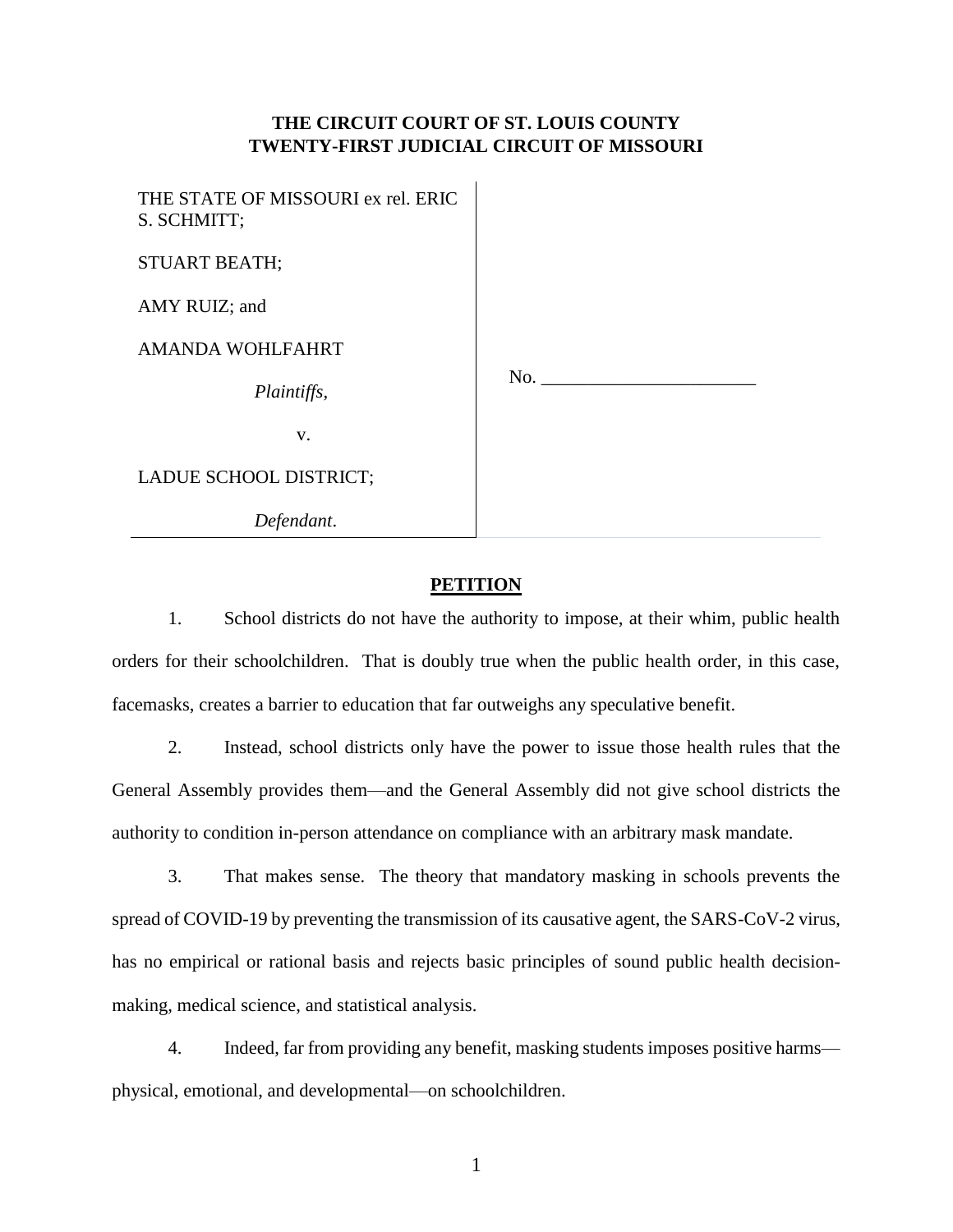5. Since school districts lack the power to impose mask mandates, like the one at issue here, decisions about masking of children to prevent the spread of COVID-19 are reserved to parents, not to school districts. That follows from the fundamental truth that "[t]he child is not the mere creature of the state; those who nurture him and direct his destiny have the right, coupled with the high duty, to recognize and prepare him for additional obligations." *Pierce v. Soc'y of the Sisters of the Holy Name of Jesus & Mary*, 268 U.S. 510, 535 (1925).

6. Missouri Attorney General Eric S. Schmitt seeks to protect the welfare of Missouri's children and the liberty and constitutional rights of the people of Missouri.

7. Attorney General Schmitt brings this action to prevent unlawful, unconstitutional, arbitrary, capricious, and unreasonable conduct by the Defendant.

8. Private plaintiffs are parents with children who attend schools in Defendant District. They bring this action to protect their children against the District's unlawful mask mandate and to vindicate their rights as taxpayers.

#### **JURISDICTION AND VENUE**

9. This Court has jurisdiction under Mo. Const. art V, § 14(a), § 527.010, RSMo, *et seq.*, § 536.150, RSMo, § 536.050, RSMo., and other applicable law.

10. Venue is proper in this Court under §§ 508.010.2(2) and 508.050, RSMo.

# **PARTIES**

11. Plaintiff State of Missouri is a sovereign State of the United States of America.

12. Eric S. Schmitt is the 43rd Attorney General of the State of Missouri. Attorney General Schmitt is authorized to "institute, in the name and on the behalf of the state, all civil suits and other proceedings at law or in equity requisite or necessary to protect the rights and interests of the state, and enforce any and all rights, interests or claims against any and all persons, firms or corporations in whatever court or jurisdiction such action may be necessary; and he may also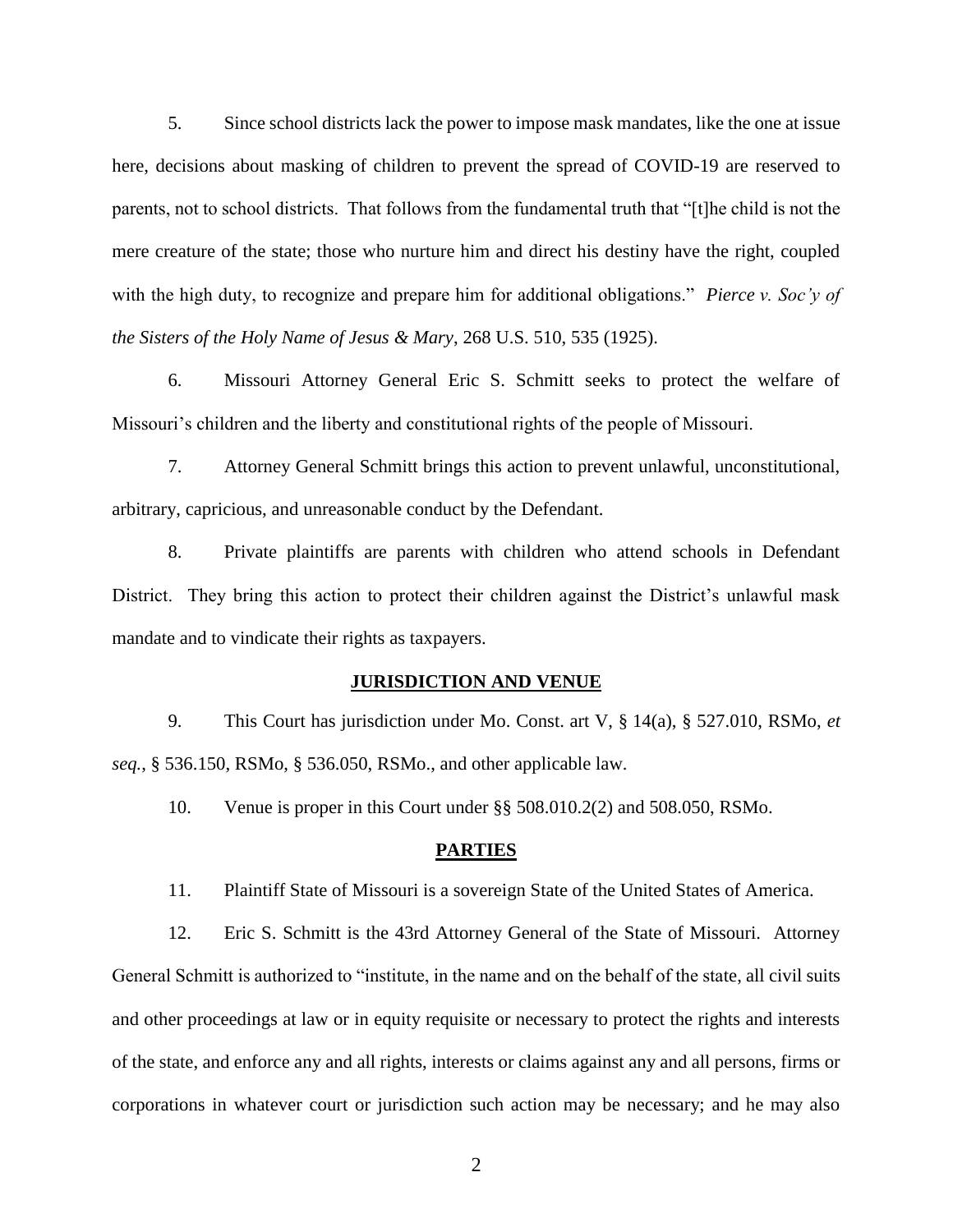appear and interplead, answer or defend, in any proceeding or tribunal in which the state's interests are involved." § 27.060, RSMo.

13. Attorney General Schmitt sues to vindicate Missouri's sovereign interest in controlling the exercise of sovereign power over individuals and entities within its borders; Missouri's sovereign interest in ensuring the enforcement of Missouri law within Missouri's borders; and Missouri's quasi-sovereign and *parens patriae* interest in the freedom, health, and physical, psychological, educational, and economic well-being of a significant segment of its populace. This interest includes, but is not limited to, preventing the spread of the COVID-19 virus within the state as well as protecting the health and welfare of the State's residents from arbitrary, capricious, unreasonable, unlawful, and ultimately harmful public health policies.

14. Attorney General Schmitt sues to vindicate Missouri's sovereign interest in ensuring that its political subdivisions do not exercise authority vested in them under state law in a fashion that violates the Missouri Constitution or Missouri law.

15. Attorney General Schmitt sues to vindicate Missouri's interest in ensuring that the children of the State receive an appropriate education.

16. Plaintiffs Stuart Beath, Amy Ruiz, and Amanda Wohlfahrt are parents whose children attend school in the District. Plaintiffs' children are thus subject to the Mask Mandate and Plaintiffs sue to vindicate their interest, as parents, in preventing their child from being subject to the unlawful and arbitrary mandate.

17. Together, Stuart Beath, Amy Ruiz, and Amanda Wohlfahrt are the "Private Plaintiffs." The Private Plaintiffs, along with the State of Missouri, are the "Plaintiffs."

18. The Private Plaintiffs also sue as a taxpayers:

a. The Private Plaintiffs are taxpayers of the district.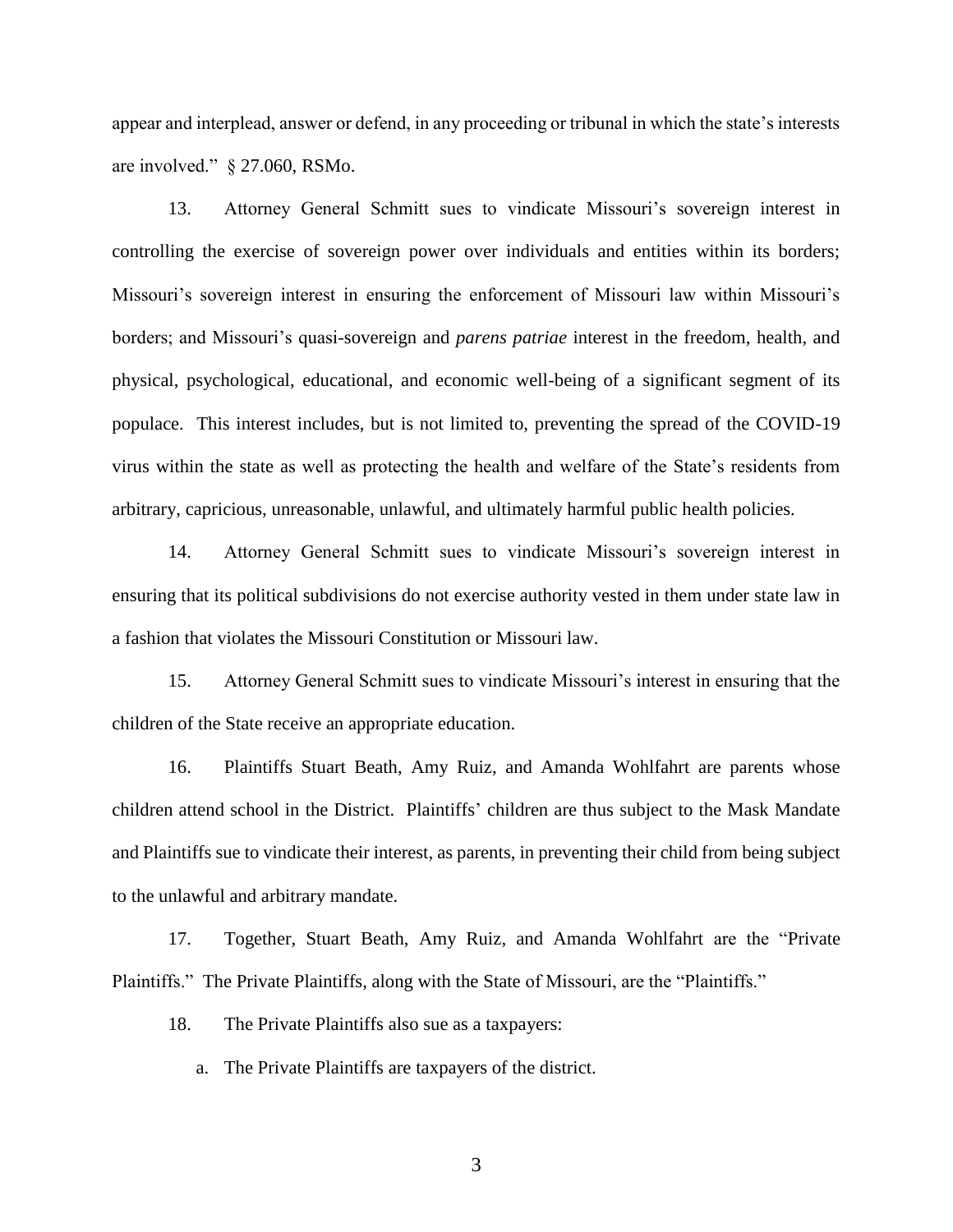b. On information and belief, the District is expending public funds to implement and to enforce the illegal Mask Mandate. This includes, but is not limited to, expending funds to disseminate information about the Mask Mandate, to enforce the Mask Mandate (including by setting up virtual learning to enforce related quarantine rules), and to drum-up public support for the Mask Mandate.

19. Defendant Ladue School District is responsible for providing a free, public education to the children within its district. It is a public school district and is a political subdivision of the State of Missouri.

#### **FACTUAL ALLEGATIONS**

20. Plaintiffs incorporate the allegations in all preceding paragraphs by reference.

# **I. The District's mask mandates**

21. At the start of the school year, in August 2021, the District had in place a mandatory masking requirement for all of its schools in response to the COVID-19 pandemic.

22. At that time, a statewide emergency declaration under Chapter 44 was in effect relating to COVID-19 and Missouri's recovery efforts.

23. On information and belief, that masking requirement was imposed by the Superintendent. It was approved by the District's School Board at a September 13, 2021, meeting but, on information and belief, has not been consistently re-authorized every 30 days since then. For example, it does not appear that the School Board authorized the mask mandate at its October 2021 meeting.

24. On information and belief, the District's Superintendent can alter masking requirements without approval of the District's School Board.

25. On information and belief, the District has never relaxed or altered that masking requirement despite the lack of consistent Board approval.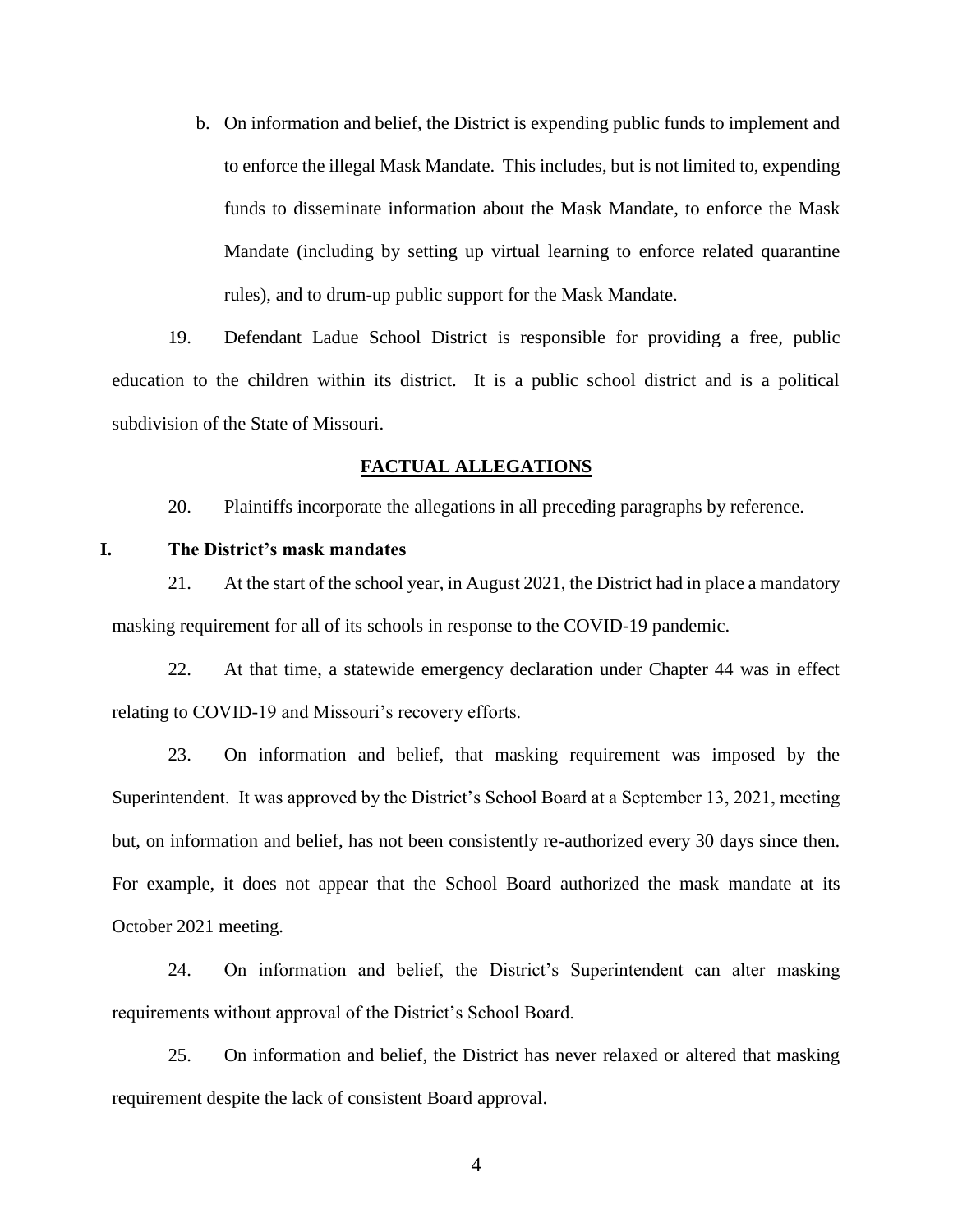26. On information and belief, that masking requirement is still in force in substantively the same form as in August, and is the "Mask Mandate."

27. The Mask Mandate requires "[m]ask-wearing inside our school buildings other than when eating lunch or in an office alone." Ex. B. On information and belief, there are no or are very limited exceptions to that requirement.

28. While the Mask Mandate does not define what constitutes a "mask," on information and belief, cloth masks suffice and are the dominant method of compliance.

29. On information and belief, the District does not permit many exceptions to the Mask Mandate; the exceptions it does provide are for certain disabilities; and accommodations are provided only on a case-by-case basis. *See* Ex. A, at 5.

30. The Mask Mandate does not have an end date.

31. On information and belief, the District also established a set of quarantine and isolation rules.

#### **II. Public Health Decision-Making**

32. Public health decision-making requires considering a number of factors, some of which are quantitative (*e.g.*, disease severity, characteristics of the virus), some of which are qualitative (*e.g.*, a community's trust in public health officials and anticipated reactions), and some that blend these factors.

33. Public health decision-making recognizes that many public health decisions are made in the absence of complete information, and understands that decisions must be continuously updated in light of new information.

34. Public health decision-making understands that public health decisions considers not just the effect of a decision on the transmission of a disease but also the social and economic effects a decision may have on the public at large.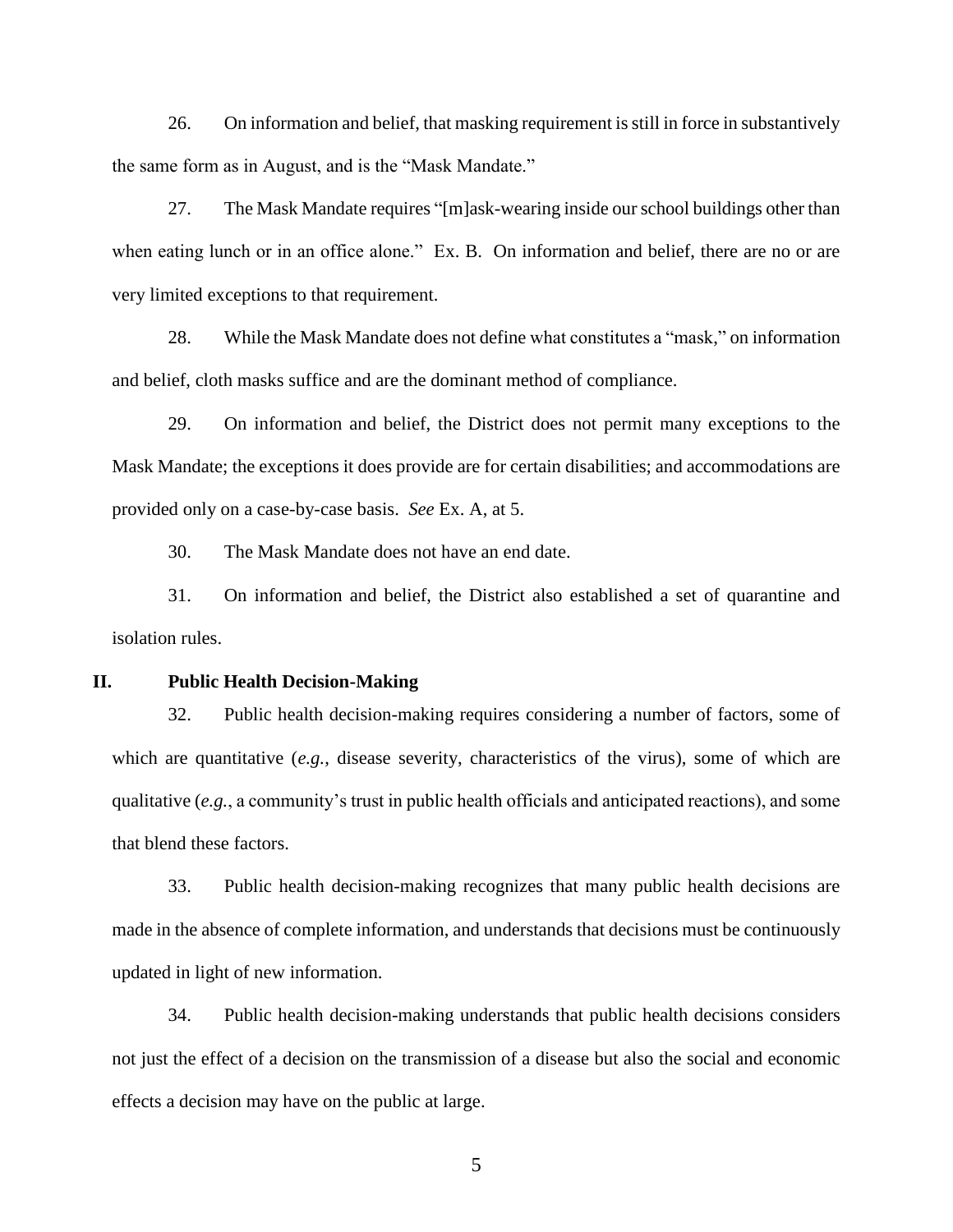35. In short, rational public health decision-making is a holistic process that requires consideration of innumerable factors, many of which defy ready quantification.

## **III. SARS-CoV-2 and COVID-19 characteristics**

36. SARS-CoV-2 is a virus that causes COVID-19, which is an influenza-like illness. Like the flu, COVID-19 is a respiratory illness spread primarily through droplets and small, aerosolized particles.

37. COVID-19, as a global pandemic, has affected the entire State of Missouri.

38. The extent of transmission of COVID-19 ebbs and flows based on a number of factors, including seasonality and the presence of new variants of SARS-CoV-2. On information and belief, omicron is the dominant SARS-CoV-2 variant in Missouri.

39. Doctors report that the omicron variant of SARS-CoV-2 appears to be mild and much less virulent than prior variants and the original virus. For example, Dr. Anthony Fauci (director of the National Institute of Allergy and Infectious Diseases) recently commented that "all indications point to a lesser severity of omicron versus delta." Kevin Breuninger, *Fauci Says All Indications Suggest that Omicron is Less Severe Than Delta, But Warns Against Complacency*, CNBC (Dec. 29, 2021), https://cnb.cx/3ru9F4J.

40. Regardless of variant, COVID-19 is not a serious health risk for the vast majority of the population—and especially for children and young adults. Rather, the risk of serious negative health outcomes from COVID-19 goes up with age. Thus, children—especially healthy children—do not face a significant risk of serious illness or death if they catch COVID-19.

41. It is likely that the vast majority of people in Missouri have some form of immunity to COVID-19 either due to vaccination or prior infection. Current evidence indicates that natural immunity (*i.e.*, immunity from prior infection), is durable and protects against reinfection and severe health outcomes. Current evidence suggests that vaccine-mediated immunity, while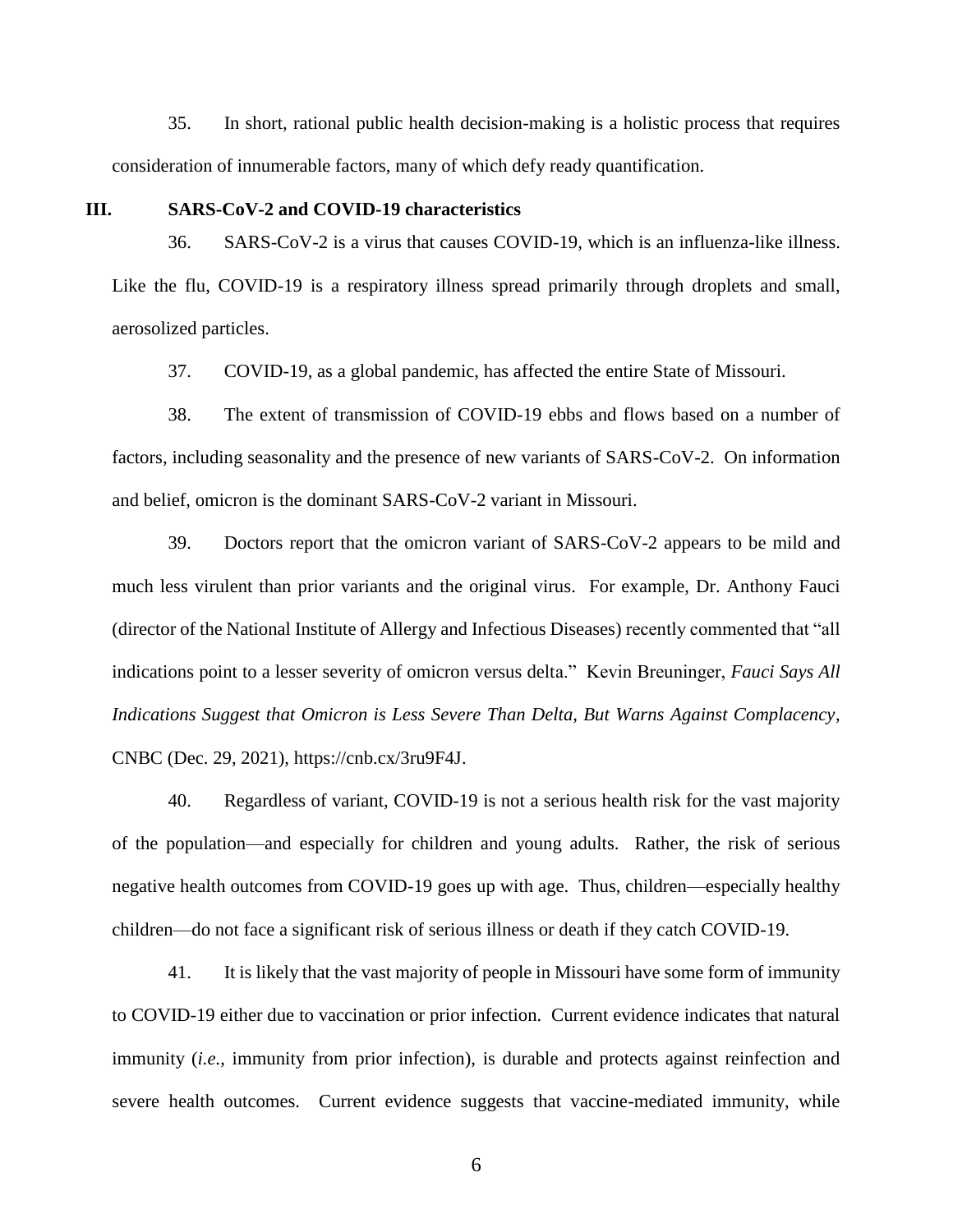inferior to natural immunity, provides protection against severe, negative health outcomes for at least a season.

42. Furthermore, there is no evidence that children drive the spread of COVID-19. Bearing that out is evidence that schools are not sources of COVID-19 transmission/outbreaks in a community, but rather transmission of COVID-19 in school reflects patterns of community transmission.

#### **IV. Masks fail to provide adequate protection and offer a false sense of security.**

43. Doctors appear to agree that it is time to "retire the cloth mask." Former commissioner of the FDA Dr. Scott Gottlieb has said, "Cloth masks aren't going to provide a lot of protection, that's the bottom line. This is an airborne illness. We now understand that, and a cloth mask is not going to protect you from a virus that spreads through airborne transmission." Full Transcript: Dr. Scott Gottlieb on 'Face the Nation,' January 2, 2022, CBS NEWS (Jan. 2, 2022), https://cbsn.ws/3558jWB. Indeed even masking advocates admit that "[c]loth masks are little more than facial decorations. There's no place for them in light of Omicron." Kristen Rogers, *Why You Should Upgrade Your Mask as the Omicron Variant Spreads*, CNN HEALTH (Dec. 24, 2021), https://cnn.it/3GL4h3s.

44. That is consistent with the data. Cloth and surgical masks are not effective at preventing the spread of COVID-19. Many studies show no distinguishable difference between places with mask mandates and those without them. And studies claiming that masks are effective at preventing the spread of COVID-19 are generally of poor quality and are unreliable. Indeed, mask wearing may even be counterproductive in preventing the spread of disease.

45. Furthermore, there are documented harms associated with long-term wearing of masks. Studies, for example, have found that children who wear masks in schools suffer physical discomfort (*e.g.*, headaches), mental and emotional pain (*e.g.*, irritability or less happiness), and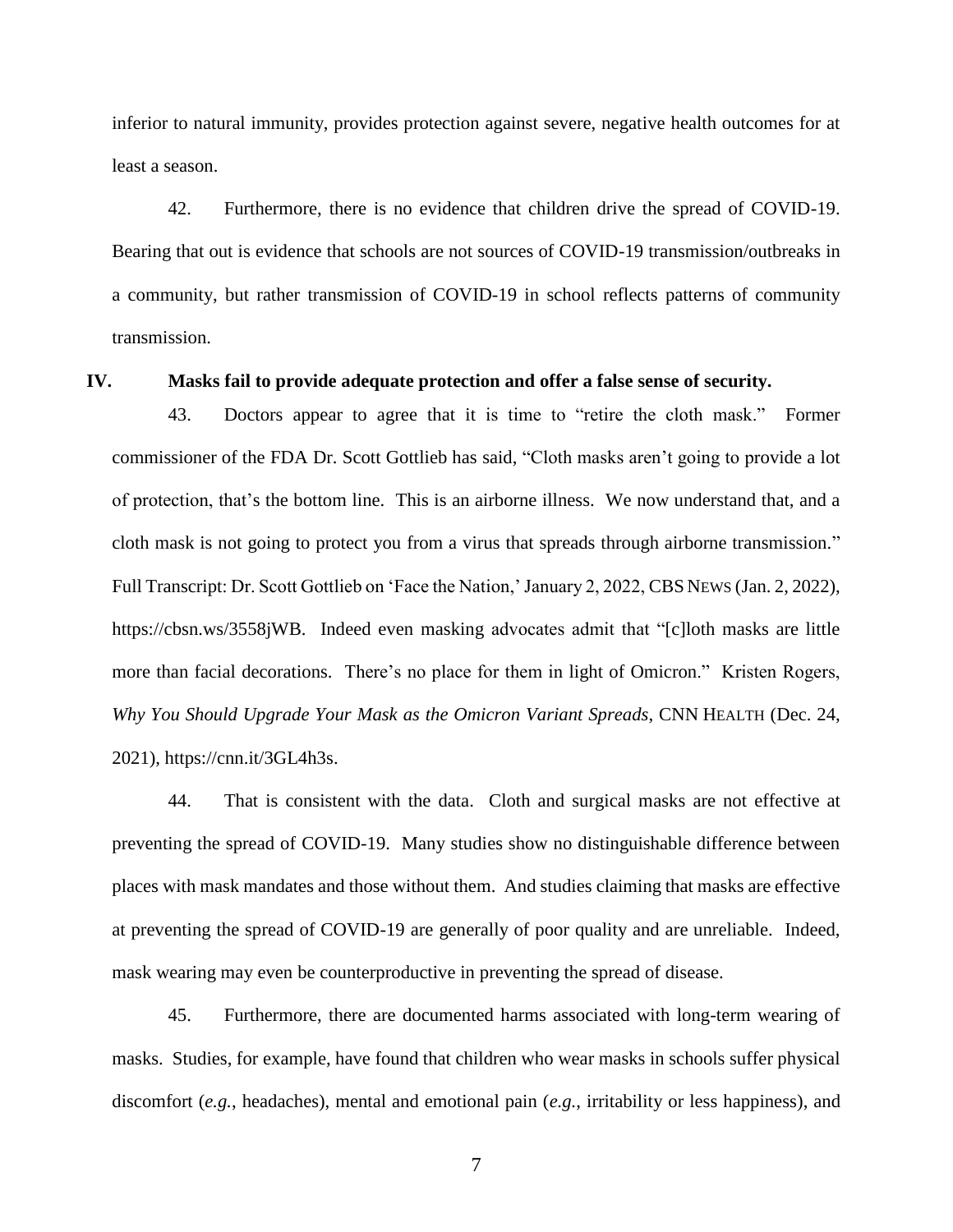are less capable at school. Masks could also impair the educational and emotional development of children.

46. In short, mask mandates—especially for school children—represent a reversal of a long-held consensus on the merits of community masking, and rests on assumptions and premises that reject the fundamental tenets of modern medicine, statistical analysis, and public health decision-making. They do so while failing a cost-benefit analysis and imposing real, tangible harm.

## **COUNT ONE – DECLARATION THAT THE MASK MANDATE IS VOID**

47. Plaintiffs incorporate by reference the allegations in all preceding paragraphs.

48. The District is a political subdivision within the meaning of § 67.265.1, RSMo.

49. The Mask Mandate, or a substantively similar requirement, has been in place since August 2021 at the very least.

50. At the time the Mask Mandate was issued, there was a statewide emergency declaration in place with respect to COVID-19.

51. The Mask Mandate restricts access to "schools, or other places of public or private gathering or assembly," § 67.265.1(1), RSMo, because it limits access to schools to only masked individuals or to individuals who fall under an exception to the mask requirement.

52. On information and belief, students who refuse to comply with the Mask Mandate will be excluded from school property, face discipline, and may be sent home.

53. On information and belief, students who refuse to comply with the Mask Mandate will not be allowed in school and may be required to use virtual instruction.

54. The Mask Mandate expired when the School Board failed to authorize it within a thirty-day period of a prior authorization.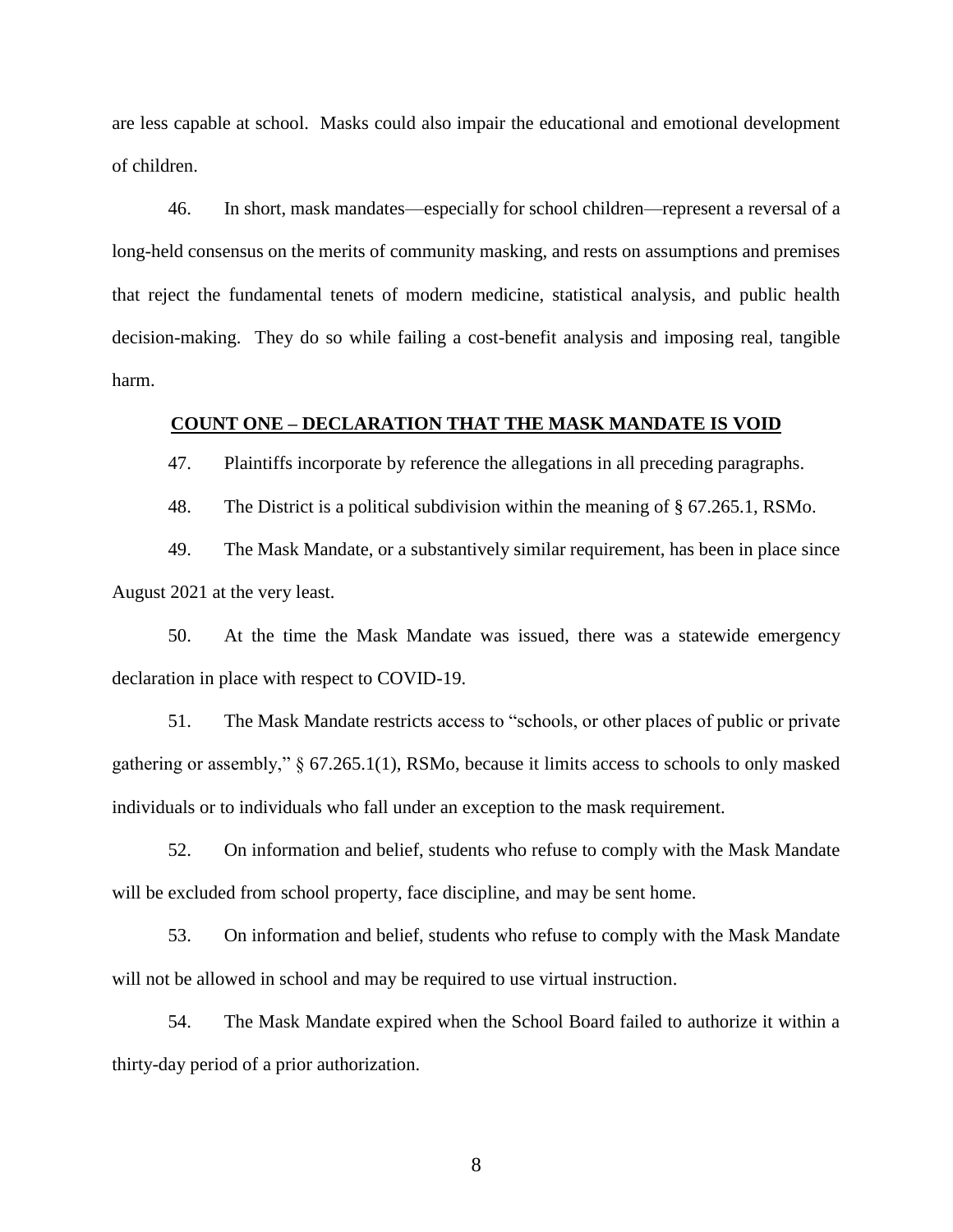55. For those reasons, and others, the Mask Mandate is a prohibited order. *See*   $§ 67.265.1(1), .5, RSMo.$ 

## **COUNT TWO – MASK MANDATE IS UNLAWFUL**

56. Plaintiffs incorporate by reference the allegations in all preceding paragraphs.

57. Plaintiffs challenge the validity of the Mask Mandate and seek a declaration that it is unlawful and *ultra vires*.

58. By law, "[i]t shall be the general duty and responsibility of the department of health and senior services to safeguard the health of the people in the state and all its subdivisions." § 192.020.1, RSMo.

59. DHSS has not delegated, and indeed could not delegate, that authority to school districts.

60. Neither the Missouri Constitution nor the General Assembly has granted the District a general police power to enact law for the public welfare.

61. In fact, Missouri statutes require DHSS to set health policy in schools. This indicates that only DHSS may provide appropriate measures to safeguard the public health. *See*  § 167.181, RSMo (DHSS promulgates mandatory vaccination requirements for schoolchildren); § 167.182, RSMo (DHSS develops informational brochure on HPV).

62. Missouri law thus does not authorize Defendant to impose a Mask Mandate.

63. The District does not have authority to impose a Mask Mandate for public health reasons.

64. For those reasons, the Mask Mandate is an unlawful order and Missouri's schoolchildren should not be subject to it.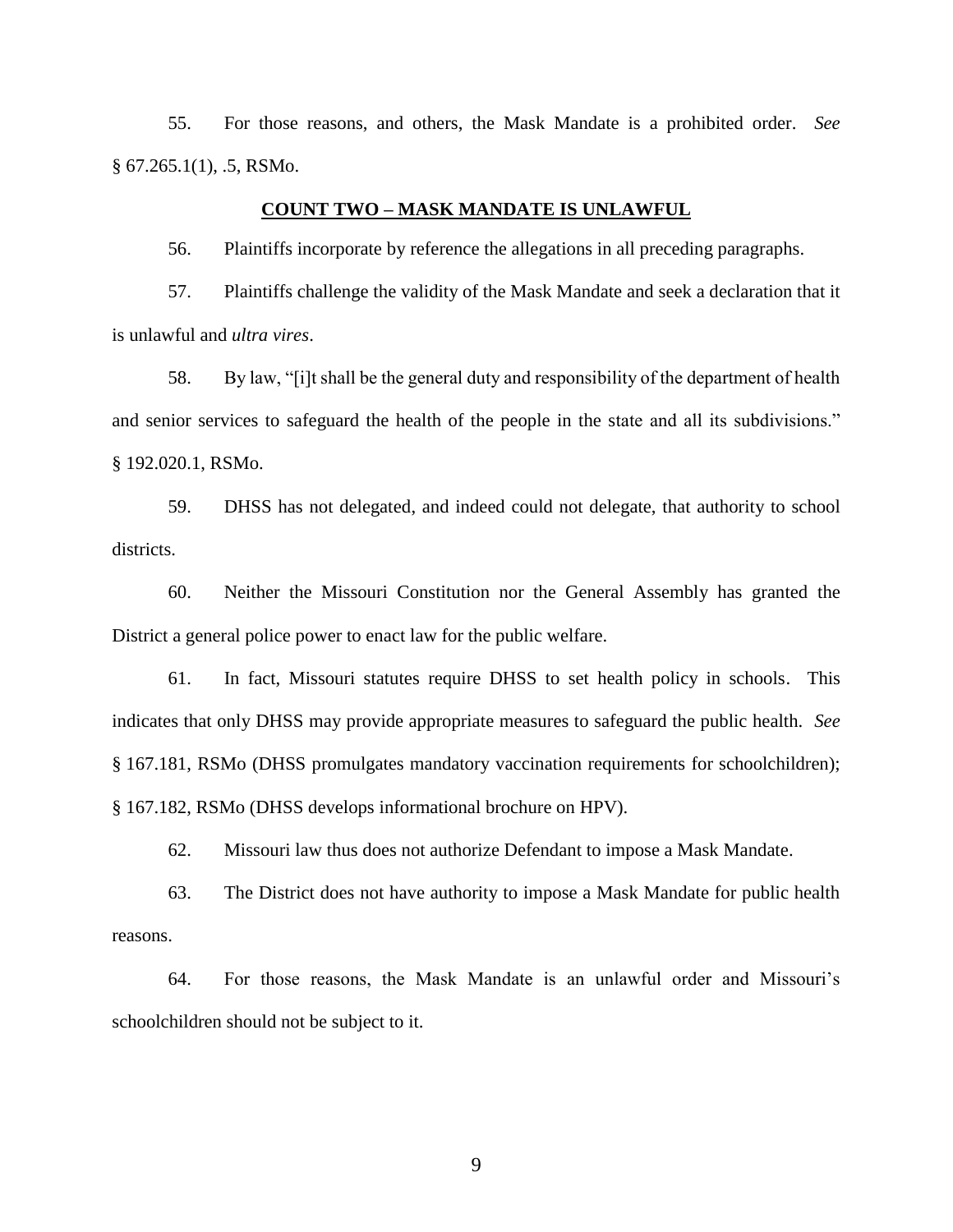# **COUNT THREE – THE MASK MANDATE IS UNREASONABLE, ARBITRARY, AND CAPRICIOUS**

65. Plaintiffs incorporate by reference the allegations in all preceding paragraphs.

66. Plaintiffs challenge the validity of the Mask Mandate, and seek a declaration that that it is unreasonable, arbitrary, and capricious.

67. School Districts are "agencies" within the definition under the Missouri Administrative Procedure Act. *See P.L.S. ex rel. Shelton v. Koster*, 360 S.W.3d 805, 818 (Mo. Ct. App. 2011). School Districts may not exercise their power in an "unreasonable, arbitrary, capricious or unlawful manner." *Magenheim v. Bd. of Educ. of Sch. Dist. of Riverview Gardens*, 347 S.W.2d 409, 417 (Mo. App. 1961).

68. The Mask Mandate requires all elementary schoolchildren (defined as all children who are of the age to attend K-12 school) attending schools in the District to wear a mask when they are at school. That decision is arbitrary and capricious.

69. Government action is arbitrary, capricious, and unreasonable when it is based on *post hoc* rationalization, when it fails to consider an important part of the problem it is addressing, and when it fails to consider less restrictive alternatives before infringing on citizens' liberty. *See*, *e.g.*, *Dep't of Homeland Sec. v. Regents of the Univ. of Cal.*, 140 S. Ct. 1891, 1905, 1909 (2020); *Michigan v. EPA*, 135 S. Ct. 2699, 2706 (2015). "[A]n agency which completely fails to consider an important aspect or factor of the issue before it may also be found to have acted arbitrarily and capriciously." *Barry Serv. Agency Co. v. Manning*, 891 S.W.2d 882, 892 (Mo. App. W.D. 1995) (quoting *Motor Vehicle Mfrs. Ass'n of U.S., Inc. v. State Farm Mut. Auto. Ins. Co*., 463 U.S. 29, 43 (1983)). In addition, agencies must consider whether there are less restrictive policies that would achieve their goals. *See Regents of the Univ. of Calif.*, 140 S. Ct. at 1912 (quoting *State Farm Mut. Auto.*, 463 U.S. at 51).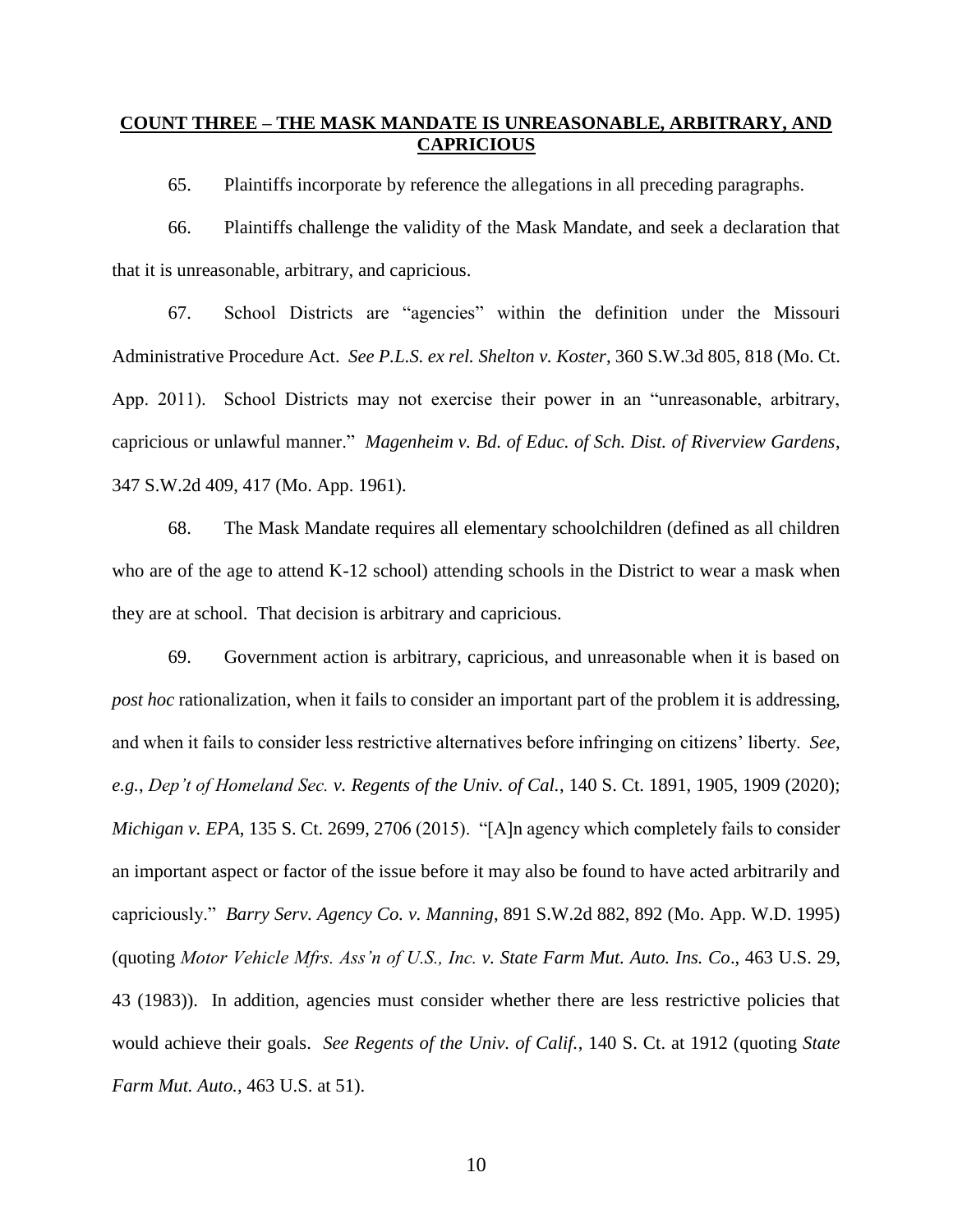70. On information and belief, the District failed to consider fully the potential social and economic consequences of the Mask Mandate, including the effect of the mandate on schools and the community.

71. On information and belief, the District failed to fully consider key characteristics of COVID-19, including severity of disease among different age and risk groups, availability and effectiveness of control measures and treatment options, and the fact that many people have immunity either because of vaccination or prior infection.

72. On information and belief, the District failed to consider the fact that the omicron variant is less likely to cause severe illness and death.

73. On information and belief, the District failed to grapple with a large swath of relevant science, data, statistics, studies, or alternatives. That includes failing to grapple with the weakness of the evidence supporting community masking as a mitigation measure, and the significant evidence showing that masking does very little or nothing to prevent the spread of COVID-19.

74. On information and belief, the District failed to consider the harms masking impose on schoolchildren.

75. The factors listed above are not an exhaustive list. Ultimately, the Mask Mandate represents an irrational analysis of the costs and benefits of mandating community masking. For those reasons, and more, the Mask Mandate is unreasonable, arbitrary, and capricious.

## **COUNT FOUR – VIOLATION OF MISSOURI CONSTITUTION, ART. IX, § 1(a)**

76. Plaintiffs incorporate by reference the allegations in all preceding paragraphs.

77. Article IX, § 1(a) of the Missouri Constitution provides schoolchildren a right to a free public education.

78. Since the Mask Mandate arbitrarily prohibits schoolchildren from attending class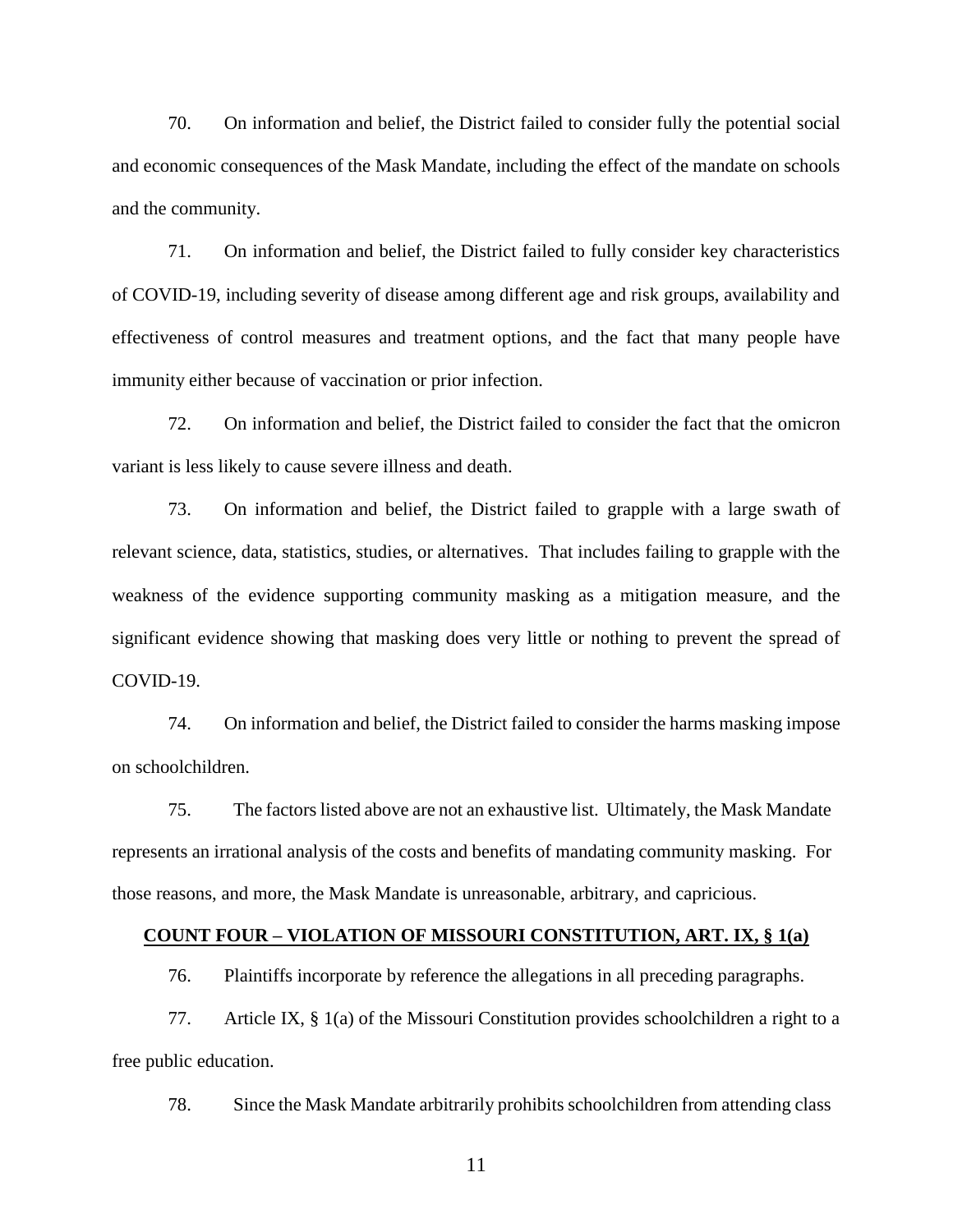in-person in the District, serves no legitimate public health purpose, and is unlawful, it violates the rights of schoolchildren in the District to a free public education.

79. To the extent the District provides virtual learning, that is no substitute for inperson instruction and cannot remedy the constitutional violation.

## **CONCLUSION**

WHEREFORE, Plaintiff respectfully requests that this Court:

- a. Declare that the Mask Mandate is unconstitutional, unlawful, and/or *ultra vires*;
- b. Declare that the Mask Mandate is arbitrary, capricious, unreasonable, and invalid;
- c. Declare that the District's Mask Mandate is a prohibited order under § 67.265, RSMo;
- d. Enjoin the District and its officers, employees, and agents from enforcing the Mask Mandate or any similar order that has the effect, directly or indirectly, of implementing the Mask Mandate;
- e. Grant relief by injunction, certiorari, mandamus, prohibition, or other appropriate action against the District and its officers, employees, and agents, providing that the Mask Mandate is unlawful, arbitrary, capricious, unreasonable, and invalid;
- f. Enter a final judgment in Plaintiffs' favor on all Counts in this Petition; and
- g. Grant such other and further relief as the Court deems just and proper under the circumstances.